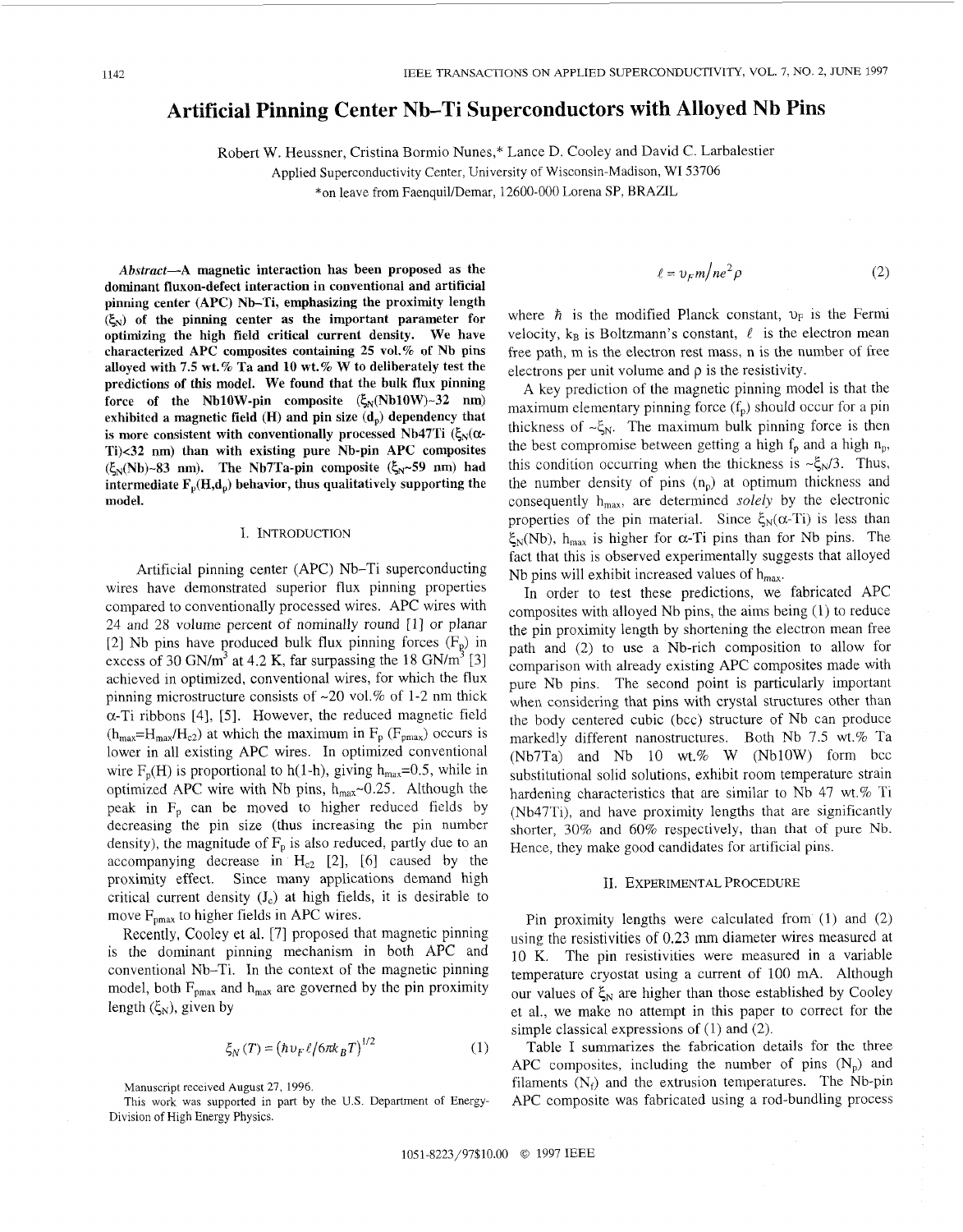

Fig. **1.** FESEM secondary-electron images of the a) Nb, b) Nb7Ta and c) NblOW pinning arrays at a nominal pin diameter of  $-400$  nm. The wire samples were etched lightly with a mixture of 25% HNO<sub>3</sub>, 25% HF and 50% H<sub>2</sub>O. Examples of sausaged NblOW pins are indicated by the arrows in Fig. **IC.** 

described previously  $[1]$ ,  $[8]$ . It contained 24.4 vol.% of pins and produced very high  $J_c$  values in fields up to 6 T, including a record  $J_c(5 T, 4.2 K)$  of 4600 A/mm<sup>2</sup>.

The alloyed Nb-pin **APC** composites were fabricated by the rod-in-tube method first described in [9], in which a rod of the pin material is inserted into a hole drilled into a rod of Nb-Ti. In our case the pin diameter was **1/2** that of the Nb47Ti rod, thus giving a pin volume fraction of 25%. Each Nb47Ti/alloyed Nb-pin composite was canned in Cu and extruded at *-650°C* using an area reduction ratio of 10. The extruded wires were drawn, cut lengthwise into 91 filaments and the Cu was etched off. The filaments were stacked and extruded under the same conditions. The stack and extrusion sequence was followed twice more with 91 and 55 filaments, the final extrusion being made at  $\sim 250^{\circ}$ C. The Nb7Ta-pin wire was drawn through a hexagonally shaped die at 1.1 mm and 7 filaments were restacked and canned in a Cu tube, the end product being a wire containing 7 superconducting filaments, each filament containing 91×91×55 pinning centers. The NblOW-pin composite was also designed to be a 7 filament composite, however, during its final extrusion only the front section of the composite billet extruded uniformly and the small portion of good quality wire that resulted had to be drawn down as a monofilament. Each composite was cold drawn to various diameters down to 0.08

TABLE I APC COMPOSITE FABRICATION DETAILS

|                             | Stack No./Extrusion Temp. |                   |                   |          |
|-----------------------------|---------------------------|-------------------|-------------------|----------|
|                             | $1/650$ <sup>o</sup> C    | $2/650^{\circ}$ C | $3/250^{\circ}$ C | $m-b$    |
| Pin material                |                           |                   |                   |          |
| $Nb$ [1]                    |                           | 127               | 55                |          |
| Nb 7.5 wt.% Ta <sup>a</sup> |                           |                   | 55                |          |
| Nb 10 wt.% $W^a$            |                           |                   | 55                | $\cdots$ |

"These composites were manufactured via the rod-in-tube method **[9]** and received an extrusion prior to the first restack.

 $b$ These composites were cold draw stacks.

mm. Vickers microhardness measurements were made on transverse wire cross sections using 200 g or 1000 g loads applied for 15 s.

Transport critical current  $(I_c)$  measurements were made at 4.2 K with the magnetic field applied perpendicular to the wire axis. The voltage tap spacing was 33 cm and a  $10^{-14}$   $\Omega$ m criterion applied over the entire wire cross section was used to determine  $I_c$ .  $J_c$  was calculated by dividing  $I_c$  by the superconductor cross-sectional area. Copper-tosuperconductor ratios were determined by weighing, etching the Cu off and reweighing.

### 111. RESULTS

Table I lists the measured 10 K resistivities and calculated  $\ell$  and  $\xi_N$  values for each pin material. The  $\xi_N$  values for Nb, Nb7Ta and NblOW and pure Ti are 83, 59, 32 and 32 nm, respectively.

Figs. la, b and c show field emission scanning electron microscope (FESEM) secondary-electron images of the Nb, Nb7Ta and Nb10W composites, respectively, at  $d_p \sim 400$  nm. The nominal pin diameter  $(d_p)$  is defined by:

$$
d_p = d_w / (N_p / V_f (1+R))^{1/2}
$$
 (3)

where  $d_w$  is the wire diameter,  $N_p$  is the number of pins,  $V_f$  is the volume fraction of pins and R is the Cu-to-superconductor ratio. In each case, the pin shape was irregular but the

TABLE I1 ARTIFICIAL PIN ELECTRONIC PROPERTIES AT 10 K

| Pin material   | $\rho_0$ ( $\mu\Omega$ -cm) | (nm) | $\xi_N$ (nm) |
|----------------|-----------------------------|------|--------------|
| . Nh           | 0.567                       | 53   | 83           |
| Nb 7.5 wt.% Ta | 1.11                        | 27   | 59           |
| Nb 10 wt.% W   | 3.67                        | 77   | 32           |
|                | 5.61                        | 6. I |              |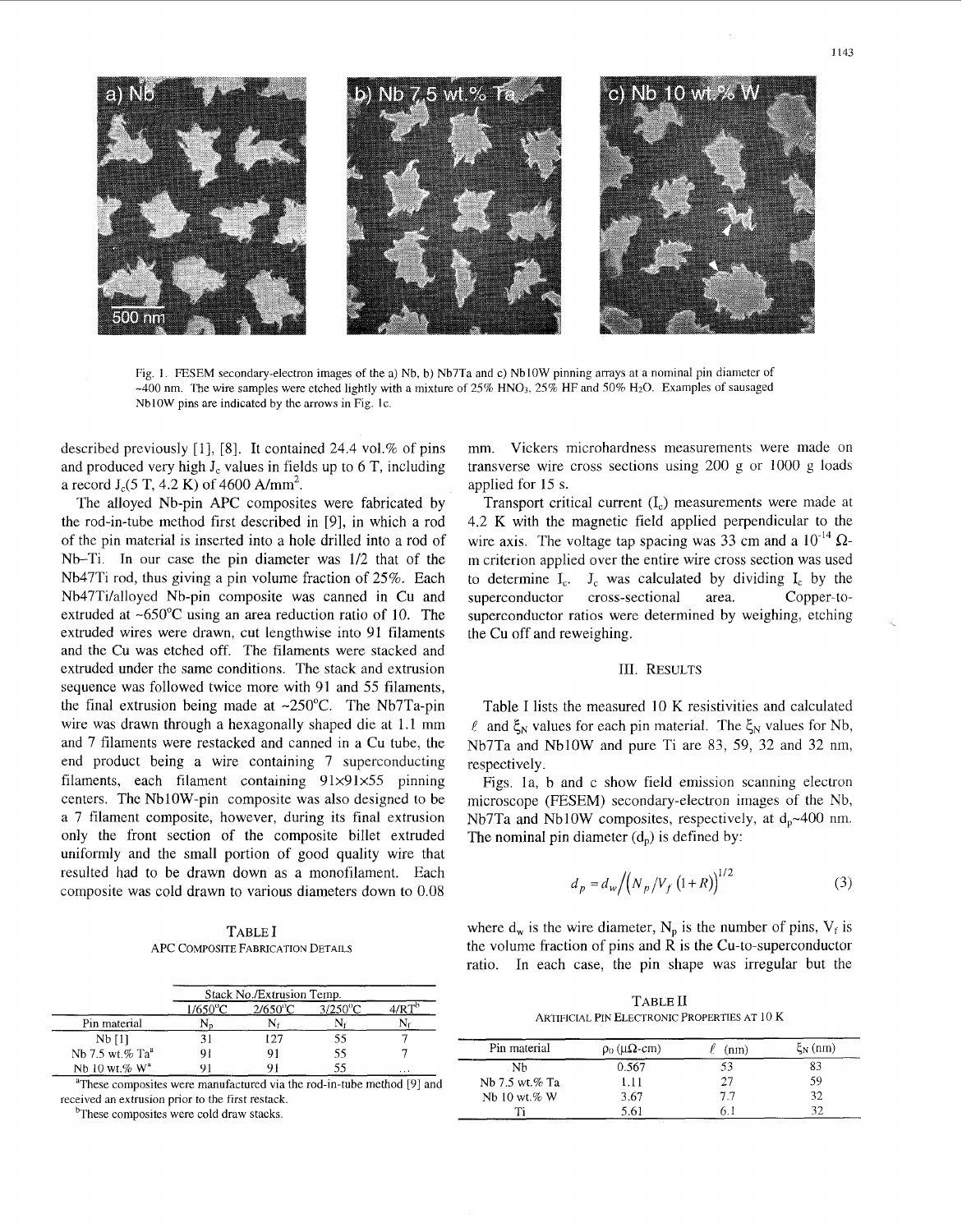

Fig. 2. Vickers microhardness versus nominal pin diameter for the three composites. Data from 5 mm  $> d_p > 50 \mu m$  reflect the pin or Nb-Ti matrix hardness while those from  $50 > d_p > 100$  nm reflect the overall composite hardness. Breaks between the data sets indicate where the extrusions occurred

designed hexagonal pin arrangement was still clear. The only noticeable difference between the three pin arrays is that some sausaging of the NblOW pins occurred, as shown in Fig. IC. This may be partially the consequence of insufficient workrecrystallization cycles for the NblOW alloy, which had a different origin from the Nb and Nb7Ta.

Fig. 2 shows the Vickers microhardness as a function of the nominal pin diameter. At larger pin diameters  $(5 \text{ mm} > d_n)$  $>50 \mu$ m), the pin hardness can be determined, but at smaller diameters (50  $\mu$ m > d<sub>p</sub> > 100 nm) only the composite hardness can be measured. Breaks in the data indicate where the warm extrusions occurred. The strain-hardening characteristics of the Nb and Nb7Ta pins and the Nb47Ti matrix are very similar; the hardness increases with cold drawing strain but drops off during extrusion. The NblOW pins strain harden at a rate similar to the other pins but do not recover during extrusion. **As** a result, the overall strain hardening rate is higher for both the NblOW pins and the Nb 10W/Nb47Ti composite.

Figs. 3a-c plot the bulk flux pinning force  $F_p = J_c \times \mu_0 H$ versus applied field for the Nb, NblOW and Nb7Ta pin composites, respectively. The development of  $F_p(H)$  with decreasing pin diameter shown for the Nb composite in Fig. 3a is similar to that described previously for a composite of identical composition but fabricated using different processing parameters [6]. As the nominal pin diameter drops below 100 nm, a low field peak in  $F_p(H)$  emerges, reaching a maximum value of 32 GN/m<sup>3</sup> at 2.5 T for  $d_p \sim 40$ nm. When the pin size is further reduced, the peak position

shifts to higher fields, but the magnitude declines. A similar development of  $F_p(H, d_p)$  is shown for the Nb7Ta pin composite in Fig. 3b. In this case  $F_{pmax}$  reached 25 GN/m<sup>3</sup>, but at higher field (3 T) and smaller  $d_p$  (35 nm). It should be noted that low field flux jumps in the wires with  $d_p > 35$  nm may have prevented measurement of the true  $F_{pmax}$ .

The development of  $F_p(H)$  over the interval  $d_p=82-32$  nm in the Nb 10W-pin composite (Fig. 3c) differs qualitatively from that observed for the pure Nb and Nb7Ta pin composites. It bears a closer resemblance to the development of  $F_n(H)$  seen in conventionally processed Nb47Ti [4] during the drawing strain at large pin size, following the last precipitation heat treatment. As in the other APC composites, a low field peak in  $F_p(H)$  develops at large  $d_p$ , but the optimum curve is not reached, at least until  $d_p=32$  nm (the smallest wire tested). The peak value of  $F_p$ , 15 GN/m<sup>3</sup>, appears to still be rising with decreasing  $d_p$  because there is a comparatively larger increase of  $F_p$  with changing  $d_p$  at this size than is seen in Figs. 3a and 3b near the optimum value of  $d_p$ .

# IV. DISCUSSION

**As** expected, the proximity length of the Nb pins decreased with alloying. The proximity lengths of Nb7Ta (59 nm) and NblOW (32 nm) are 30% and 60% shorter, respectively, than that of pure Nb (83 nm). Nb10W has the same  $\xi_N$  as that measured for pure Ti [10], but  $\xi_N$  for  $\alpha$ -Ti is likely even shorter because it is alloyed with *5* at.% Nb *[5].* 

The trends seen in the  $F_p(H,d_p)$  curves of Fig. 3 are qualitatively consistent with the magnetic pinning model. As the pin proximity length was reduced, the value of  $h_{\text{max}}$ increased and  $F_{\text{bmax}}$  occurred at smaller nominal pin diameters. Stronger validation of the magnetic pinning model may come with the identification of  $h_{max}$  and  $F_{max}$  in the NblOW-pin composite, which unfortunately, was not possible in this experiment due to the fabrication difficulties discussed above.

APC fabrication improvements are still being made. Our recent work on pure Nb pin APC composites [l] produced large increases (~40%) in  $F_{pmax}$  with little change in  $h_{max}$ . Nb 7.5 wt.% Ta seems almost identical to Nb in hardness, workhardening and fabricability. However, the NblOW was markedly worse, undoubtedly because W has a smaller atomic radius  $(0.142 \text{ nm})$  than both Nb and Ta  $(0.147 \text{ nm})$ , causing the increased work-hardening shown in Fig. 2. However, the 32 nm limit placed on the NblOW pin size in this experiment should not be considered as a severe obstacle to fabricating wires with smaller nominal pin size. Composite break-up during the final extrusion may have been more a result of the billet design and extrusion parameters not being optimized for the higher overall Nb47Ti/Nb10W composite hardness, rather than as a direct consequence of the pin/matrix hardness disparity. This hypothesis is supported by the fact that the NblOW pin composite drew well following the final extrusion; the pin sausaging seen in Fig. 1c did not adversely